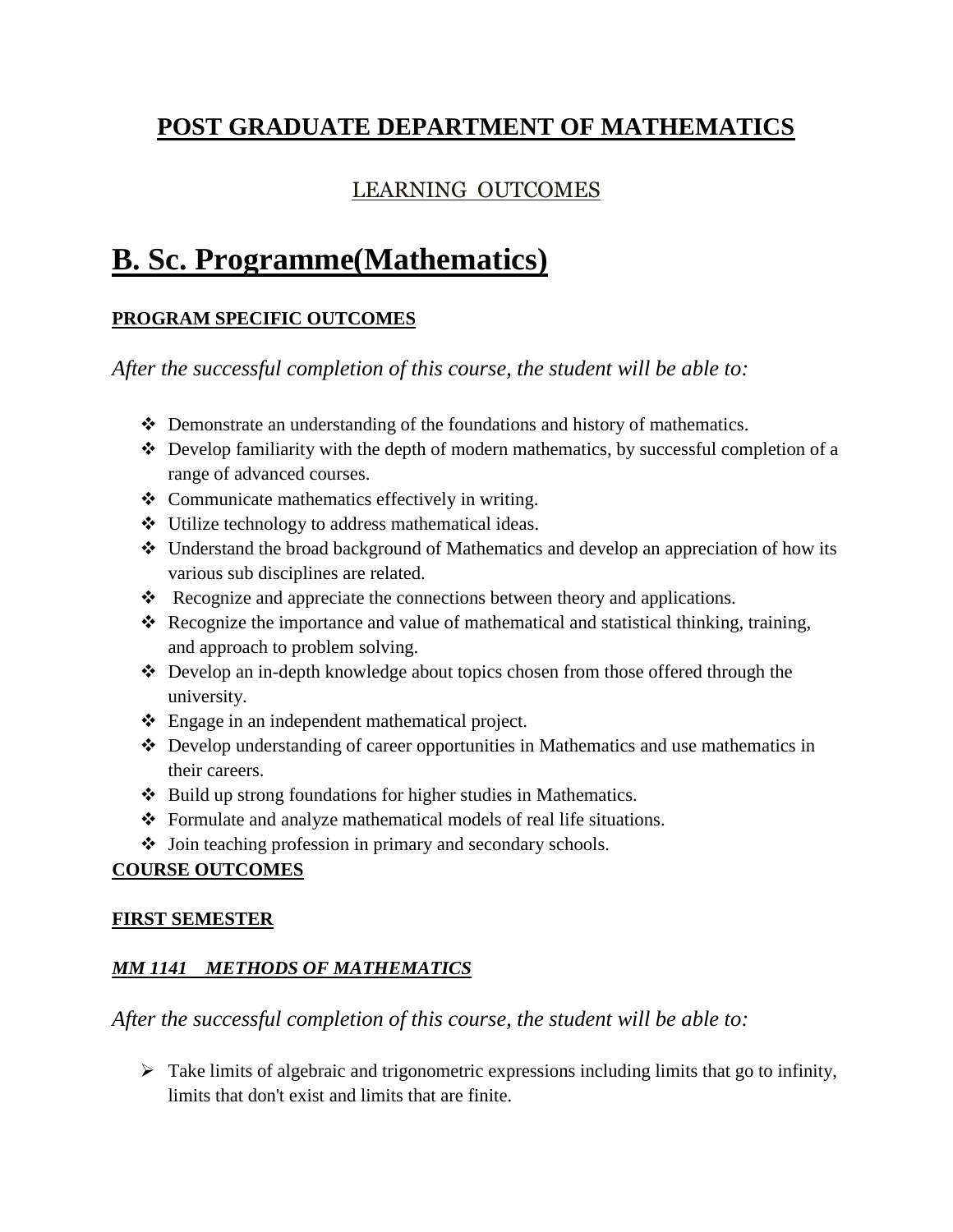- Differentiate all polynomial, rational, radical, and trigonometric functions and compositions of those functions and apply it for optimization and for solving problems in Physics and economics
- $\triangleright$  Compute indefinite integrals and find antiderivatives, including finding constants of integration given initial conditions.
- $\triangleright$  Apply the definite integral to compute area between two curves, volumes of solids of revolutions, arc length, surface area for surfaces of revolution and work problems.

### **SECOND SEMESTER**

## *MM 1221 FOUNDATIONS OF MATHEMATICS*

*After the successful completion of this course, the student will be able to:*

- $\triangleright$  Understand the concept of complex numbers and hyperbolic functions
- $\triangleright$  Perform basic operations of complex numbers and to represent complex numbers in polar forms
- $\triangleright$  Develop understanding about the difference between total and partial derivatives and to perform both operations.
- $\triangleright$  Evaluate multiple integrals and apply it in relevant situations.
- $\triangleright$  Perform basic vector computations, as well as dot and cross products of two vectors and projection of one vector onto another vector.

## **THIRD SEMESTER**

## *MM 1341 ELEMENTARY NUMBER THEORY AND CALCULUS-I*

- $\triangleright$  Develop knowledge of basic concepts in Number Theory
- $\triangleright$  Analyze vector functions to find derivatives, tangent lines, integrals, arc length, and curvature etc.
- $\triangleright$  Apply derivative concepts to find tangent lines to level curves and to solve optimization problems.
- $\triangleright$  Find tangent lines to intersections of surfaces, extrema ofr multivariate functions and Lagrange multipliers to solve extremum problems with constrains.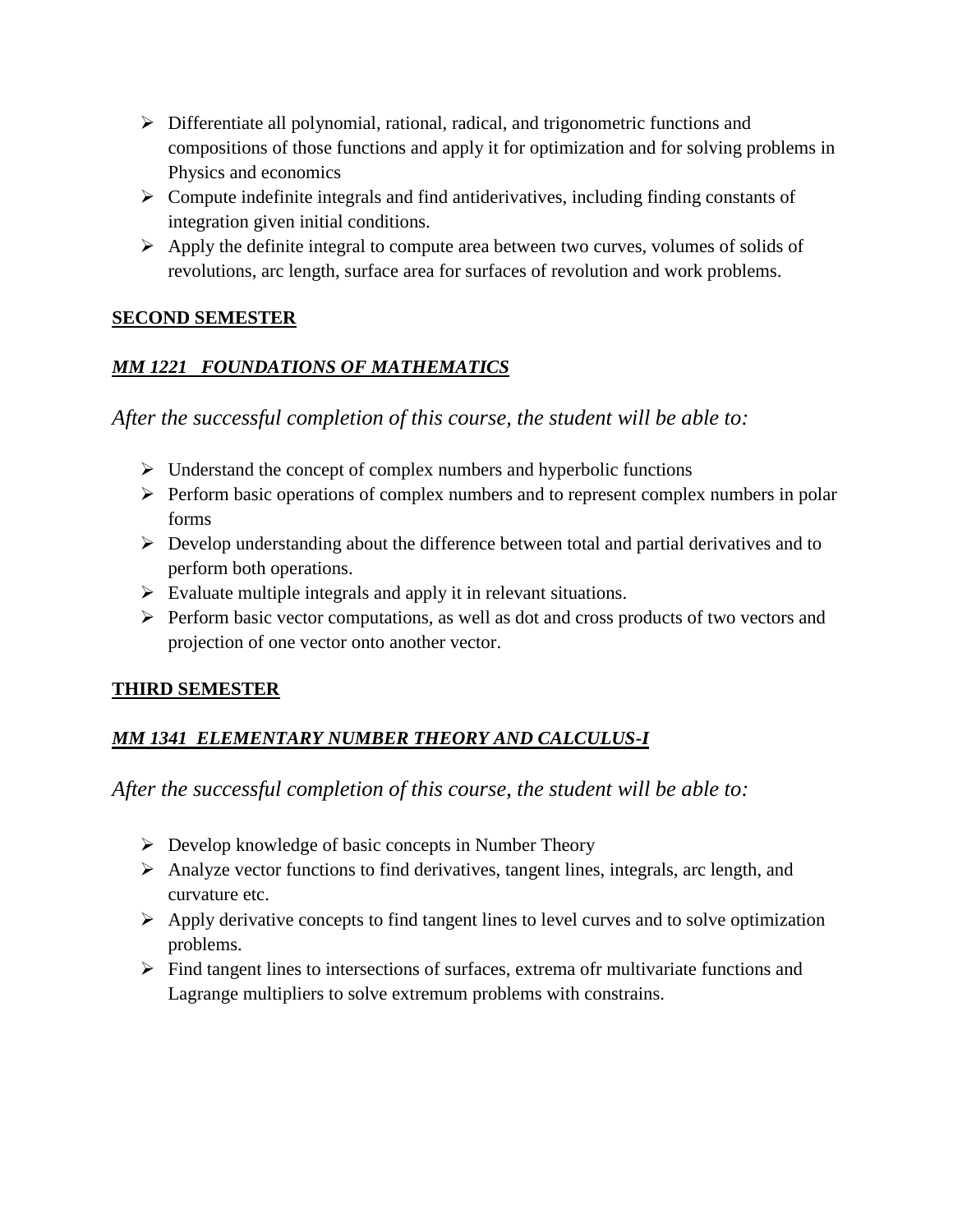#### **FOURTH SEMESTER**

#### *MM 1441 ELEMENTARY NUMBER THEORY AND CALCULUS-II*

*After the successful completion of this course, the student will be able to:*

- $\triangleright$  Gain knowledge in the fundamental facts in Elementary Number theory.
- $\triangleright$  Perform operations in connection with congruence relations and its properties.
- Understand about Mahavira's puzzle, modular inverses and polar Rho factoring method, Wilson's theorem, Fermat's little theorem and Euler's theorem.
- Evaluate double integrals and triple integrals in both Cartesian and polar coordinates and apply it to find areas and volumes under curves.
- $\triangleright$  Define and evaluate surface integrals and apply it to solve problems by making use of the divergence theorem, Gauss's law & Stoke's theorem.

#### **FIFTH SEMESTER**

## *MM 1541 REAL ANALYSIS-I*

*After the successful completion of this course, the student will be able to:*

- $\triangleright$  Describe fundamental properties of the real numbers that lead to the formal development of Real Analysis.
- $\triangleright$  Interpret ideas in Real Analysis geometrically as well as algebraically.
- $\triangleright$  Approximate irrational numbers by rational numbers.
- $\triangleright$  Define neighborhood, absolute value, completeness of a set, countability etc.
- $\triangleright$  Develop an understanding of limits and how they are used in sequences, series, differentiation and integration.
- Illustrate Dedekind's property, Completeness property, Supremum property etc using examples.
- $\triangleright$  Use plotting softwares such as GeoGebra to plot various functions.

## *MM 1542 COMPLEX ANALYSIS-I*

- $\triangleright$  Develop understanding of the basic concepts underlying complex analysis.
- $\triangleright$  Perform basic operations on complex numbers.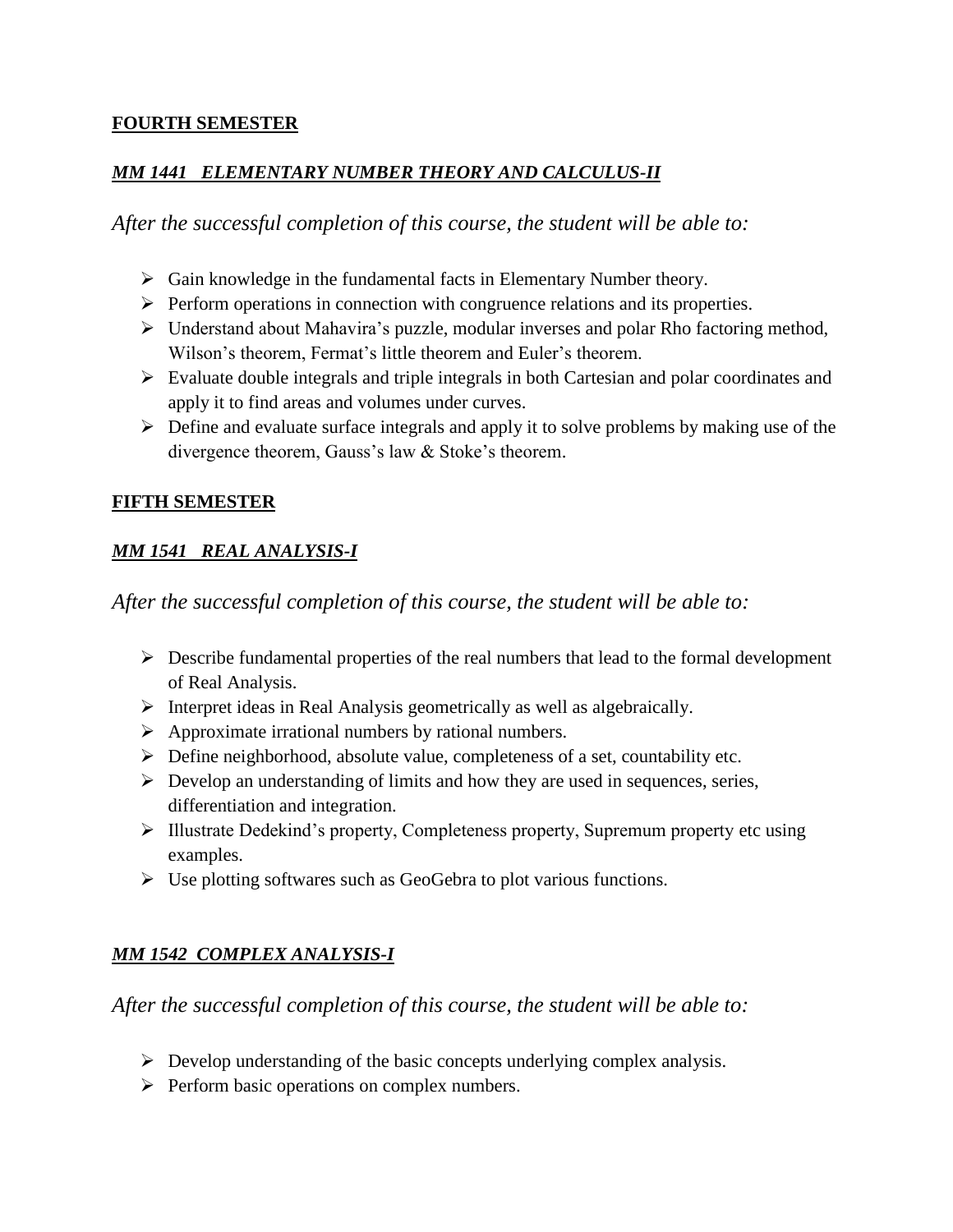- $\triangleright$  Define uniform convergence, analyticity of functions, power series etc.
- $\triangleright$  Evaluate power series expansions of exponential functions and the sine and cosine functions.
- $\triangleright$  Describe integral of a function along a curve as a limit of Reimann sum.
- $\triangleright$  Illustrate the use of complex numbers in Number theory & Geometry.

#### *MM 1543 DIFFERENTIAL EQUATIONS*

## *After the successful completion of this course, the student will be able to:*

- $\triangleright$  Recall the concepts in differential and integral calculus.
- $\triangleright$  Understand various methods to solve first order differential equations and second order linear equations.
- $\triangleright$  Solve various physical problems using differential equations.
- $\triangleright$  Find solutions of exact differential equations.
- $\triangleright$  Describe integration from the viewpoint of differential equations.

## *MM 1544 VECTOR ANALYSIS*

*After the successful completion of this course, the student will be able to:*

- $\triangleright$  Define directional derivatives, vector fields, del and Laplacian operators etc.
- $\triangleright$  Evaluate line integrals.
- $\triangleright$  Describe conservative vector field.
- $\triangleright$  Prove Green's theorem and apply the theorem in relevant situations.
- $\triangleright$  Use Gauss's theorem to evaluate surface integrals.
- $\triangleright$  Apply Stoke's theorem to interpret integrals as anti-derivatives.

## *MM 1545 ABSTRACT ALGEBRA-I*

- $\triangleright$  Recall the basic concepts of set theory.
- $\triangleright$  Recognize the concept of binary operations.
- Understand the well-definedness and closedness of a set under a binary operation.
- Define group, subgroup, cyclic groups, permutations, direct products, cosets etc.
- $\triangleright$  Prove Lagrange's theorem and apply the theorem in relevant situations.
- Write proofs and do problems based on axioms.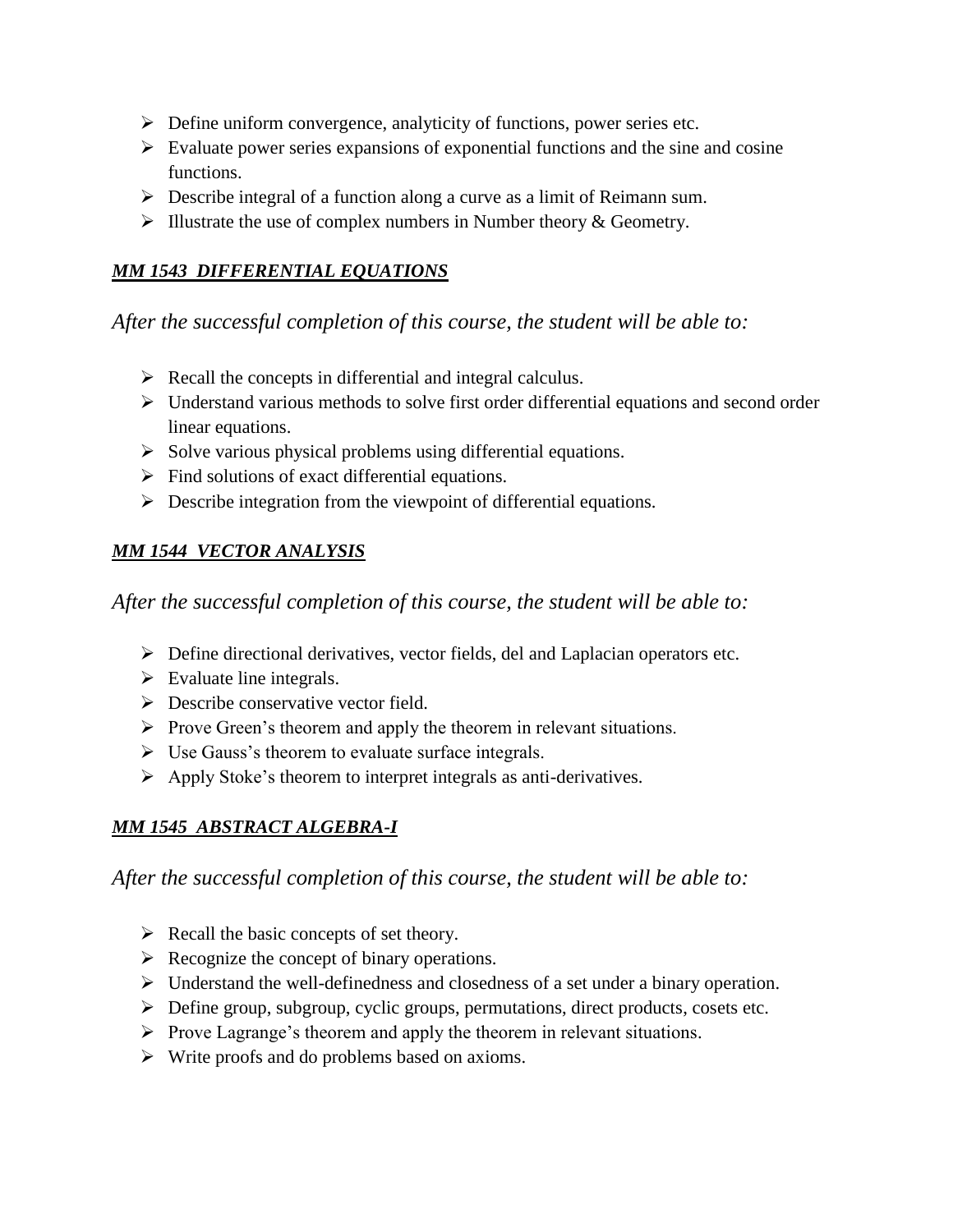#### *MM 1551 OPEN COURSE- OPERATIONS RESEARCH*

*After the successful completion of this course, the student will be able to:*

- $\triangleright$  Formulate linear programming models and the graphical solutions of linear programs in two variables.
- $\triangleright$  Express linear programs in standard forms.
- $\triangleright$  Find solution of a linear programming problem using simplex method.
- $\triangleright$  Solve transportations problems using Vogel's approximation method.
- $\triangleright$  Understand project management and assignment problems.

### **SIXTH SEMESTER**

### *MM 1641 REAL ANALYSIS-II*

*After the successful completion of this course, the student will be able to:*

- $\triangleright$  Recall the basic concepts in Real Analysis.
- $\triangleright$  Understand the History of development of calculus.
- $\triangleright$  Interpret the notion continuity geometrically as an unbroken curve.
- $\triangleright$  Explain the connection between continuity and existence of limits.
- $\triangleright$  View differentiation from a conceptual point of view.
- Understand the difference between anti-differentiation and Reimann's theory of integration.
- $\triangleright$  Apply Reimann's theory of integration.

## *MM 1642 LINEAR ALGEBRA*

- $\triangleright$  Recall the basic concepts of matrices.
- $\triangleright$  Understand the geometrical aspects of linear algebra.
- $\triangleright$  Describe the two dimensional aspects of analytic geometry, solutions of simultaneous equations in two variables and the theory of 2X2 matrices.
- $\triangleright$  Extend the concepts in two dimension to three dimension.
- $\triangleright$  Extend the concepts in two & three dimensions into arbitrary dimensions.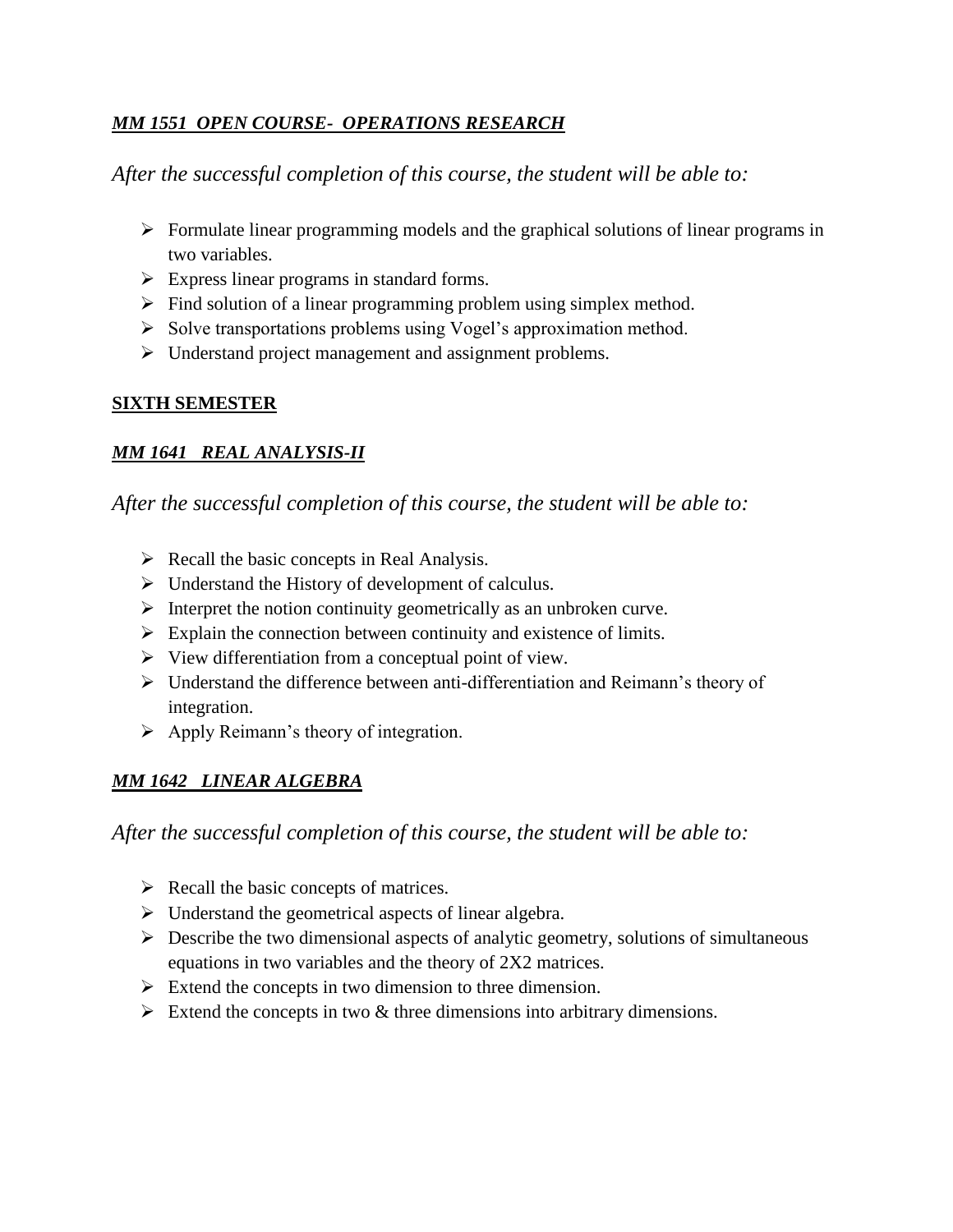### *MM 1643 COMPLEX ANALYSIS-II*

*After the successful completion of this course, the student will be able to:*

- $\triangleright$  Recall the basic concepts in complex analysis
- $\triangleright$  Understand the properties of functions analytic i9n a disc or on a punctured disc.
- $\triangleright$  Define singularity, residues, contour integral etc.
- $\triangleright$  Apply contour integral methods to evaluate and estimate sums.
- $\triangleright$  Represent analytic functions as power series.
- $\triangleright$  Apply Residue theorem to evaluate integrals.

## *MM 1644 ABSTRACT ALGEBRA-II*

*After the successful completion of this course, the student will be able to:*

- $\triangleright$  Recall the basic concepts in group theory.
- $\triangleright$  Familiarize with detailed study on group theory.
- $\triangleright$  Understand the basic concepts of ring theory.
- $\triangleright$  Assess properties implied by the definitions of groups and rings.
- $\triangleright$  Define homomorphism of groups, factor groups etc.
- $\triangleright$  Analyze examples of rings, factor groups etc.

#### *MM 1645 COMPUTER PROGRAMMING (PRACTICAL)*

*After the successful completion of this course, the student will be able to:*

- $\triangleright$  Prepare document in computers using the LATEX typesetting program
- $\triangleright$  Understand the basics of computer programming using Python.
- Understand the fundamentals of GNU/Linux operating system.
- $\triangleright$  Identify the Linux directory structure and the advantages of keeping their files in well structured directories.

## *MM 1651 ELECTIVE COURSE – GRAPH THEORY*

- $\triangleright$  Understand the basic concepts of graphs, directed graphs etc
- $\triangleright$  Represent graphs by matrices
- $\triangleright$  Understand the properties of trees and to find the centre, radius and diameter of trees
- $\triangleright$  Determine whether a graph is planar or non planar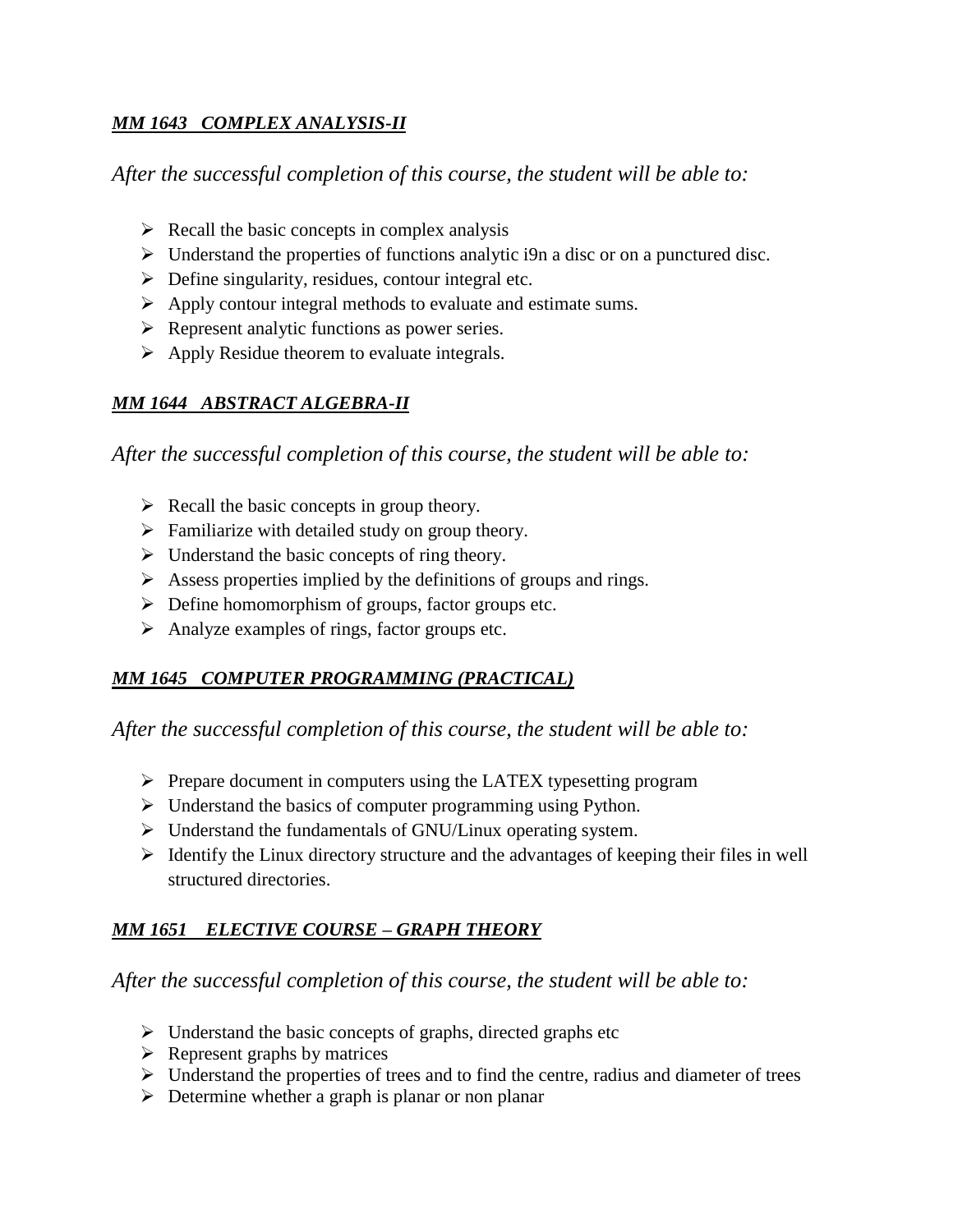- $\triangleright$  Define walks, paths, circuits, connected graphs, bipartite graphs etc.
- $\triangleright$  Understand the concept of Euler graph and apply it to describe the Konigsberg problem, utility problem, seating problem etc.

#### *MM 1646 PROJECT*

*After the successful completion of project, the student will be able to:*

- $\triangleright$  Demonstrate library research skills in the area of Mathematics.
- $\triangleright$  Develop communication and teamwork skills.
- $\triangleright$  Produce a mature oral presentation of a non-trivial mathematical topic.

## **Complementary Mathematics For B.Sc Physics**

#### **FIRST SEMESTER**

### *MM 1131.1: CALCULUS WITH APPLICATIONS IN PHYSICS-I*

*After the successful completion of this course, the student will be able to:*

- $\triangleright$  Understand differentiation of product of functions, chain rule and various other methods of differentiation
- $\triangleright$  Familiarize with integration by parts, reduction formulae etc.
- $\triangleright$  Apply the techniques in Integral and Differential Calculus to solve problems in Physics.
- $\triangleright$  Solve problems related with limits of arithmetic, geometric and arithmetic geometric series.
- $\triangleright$  Perform vector operations.
- $\triangleright$  Use vectors to find distances.

#### **SECOND SEMESTER**

## *MM 1231.1: CALCULUS WITH APPLICATIONS IN PHYSICS-II*

- $\triangleright$  Understand basic operations of complex numbers.
- $\triangleright$  Familiarize with hyperbolic functions.
- $\triangleright$  Find partial derivatives using chain rule and by changing variables
- $\triangleright$  Distinguish between exact and inexact differentials.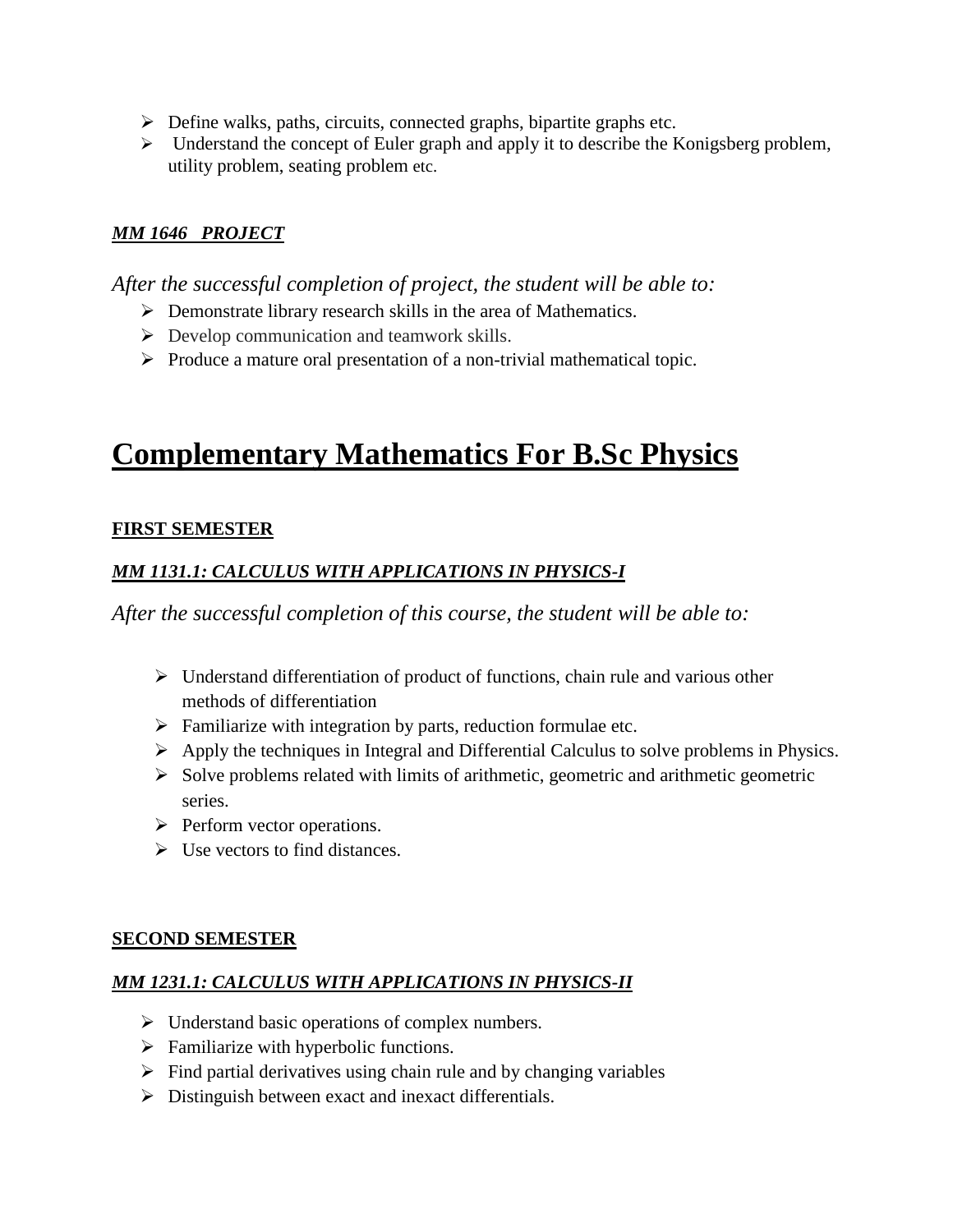- $\triangleright$  Use multiple integrals to find areas and volumes.
- $\triangleright$  Perform differential operations on vectors.

#### **THIRD SEMESTER**

#### *MM 1331.1: CALCULUS AND LINEAR ALGEBRA*

- $\triangleright$  Solve differential equations of various orders.
- $\triangleright$  Find Laplace transforms solution of linear differential equation with constant coefficients
- $\triangleright$  Evaluate Line integrals by applying Green's Theorem.
- $\triangleright$  Calculate vector areas of surfaces using Surface integrals.
- $\triangleright$  Evaluate volumes of three dimensional regions using volume integrals.
- ▶ Represent a function as a Fourier Series.
- $\triangleright$  Understand the concept of linear operators
- $\triangleright$  Perform various matrix operations.

#### **FOURTH SEMESTER**

### *MM 1431.1: COMPEX ANALYSIS, SPECIAL FUNC TIONS AND PROBABILITY THEORY*

- $\triangleright$  Understand the concept of analytic functions.
- $\triangleright$  Identify analytic functions using Cauchy- Reimann equations
- $\triangleright$  Understand various special functions namely, factorial function, Gamma function etc
- $\triangleright$  Apply the theory of probability for solving various problems in Chemistry

# **Complementary Mathematics For B.Sc Chemistry**

#### **FIRST SEMESTER**

#### *MM 1131.2: CALCULUS WITH APPLICATIONS IN CHEMISTRY-I*

- $\triangleright$  Understand differentiation of product of functions, chain rule and various other methods of differentiation
- $\triangleright$  Familiarize with integration by parts, reduction formulae etc.
- $\triangleright$  Apply the techniques in Integral and Differential Calculus to solve problems in Chemistry.
- $\triangleright$  Perform vector operations.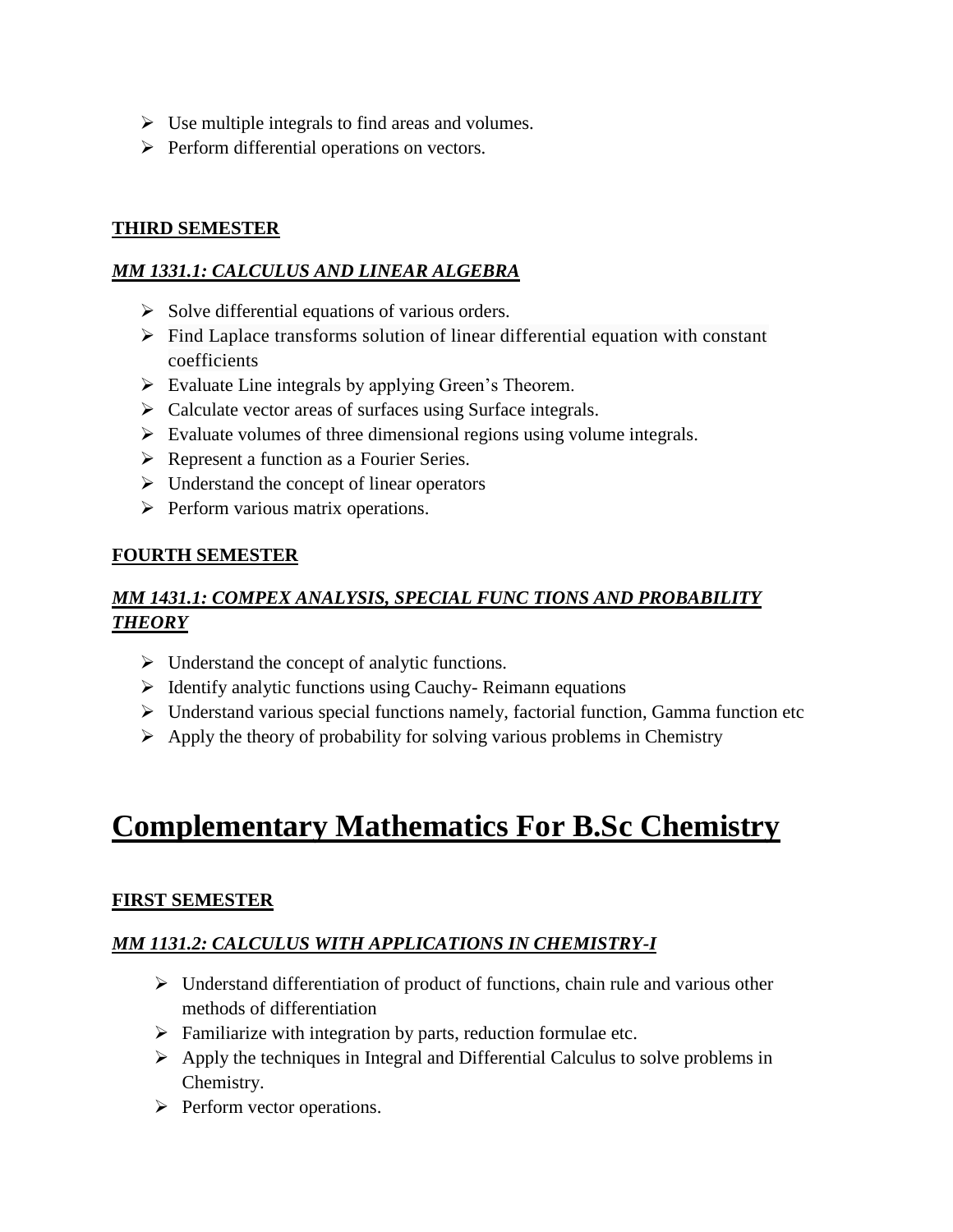- $\triangleright$  Use vectors to find distances.
- $\triangleright$  Understand basic operations of complex numbers.
- $\triangleright$  Familiarize with hyperbolic functions.

#### **SECOND SEMESTER**

#### *MM 1231.2: CALCULUS WITH APPLICATIONS IN CHEMISTRY-II*

- $\triangleright$  Solve problems related with limits of arithmetic, geometric and arithmetic geometric series.
- $\triangleright$  Find partial derivatives using chain rule and by changing variables
- $\triangleright$  Distinguish between exact and inexact differentials.
- $\triangleright$  Perform differential operations on vectors.
- $\triangleright$  Use multiple integrals to find areas and volumes.

#### **THIRD SEMESTER**

### *MM 1331.1: LINEAR ALGEBRA, PROBABILITY THEORY AND NUMERICAL METHODS*

- $\triangleright$  Understand the concept of linear operators
- $\triangleright$  Perform various matrix operations.
- $\triangleright$  Apply the theory of probability for solving various problems in Chemistry.
- Distinguish between algebraic and transcendental equations.
- $\triangleright$  Solve equations using linear interpolation, binary chopping and Newton-Raphson method.
- $\triangleright$  Solve differential equations using Taylor series.

#### **FOURTH SEMESTER**

### *MM 1431.2: DIFFERENTIAL EQUATIONS, VECTOR CALCULUS AND ABSTRACT ALGEBRA*

- $\triangleright$  Solve differential equations of various orders.
- $\triangleright$  Find Laplace transforms solution of linear differential equation with constant coefficients
- $\triangleright$  Evaluate Line integrals by applying Green's Theorem.
- $\triangleright$  Calculate vector areas of surfaces using Surface integrals.
- $\triangleright$  Evaluate volumes of three dimensional regions using volume integrals.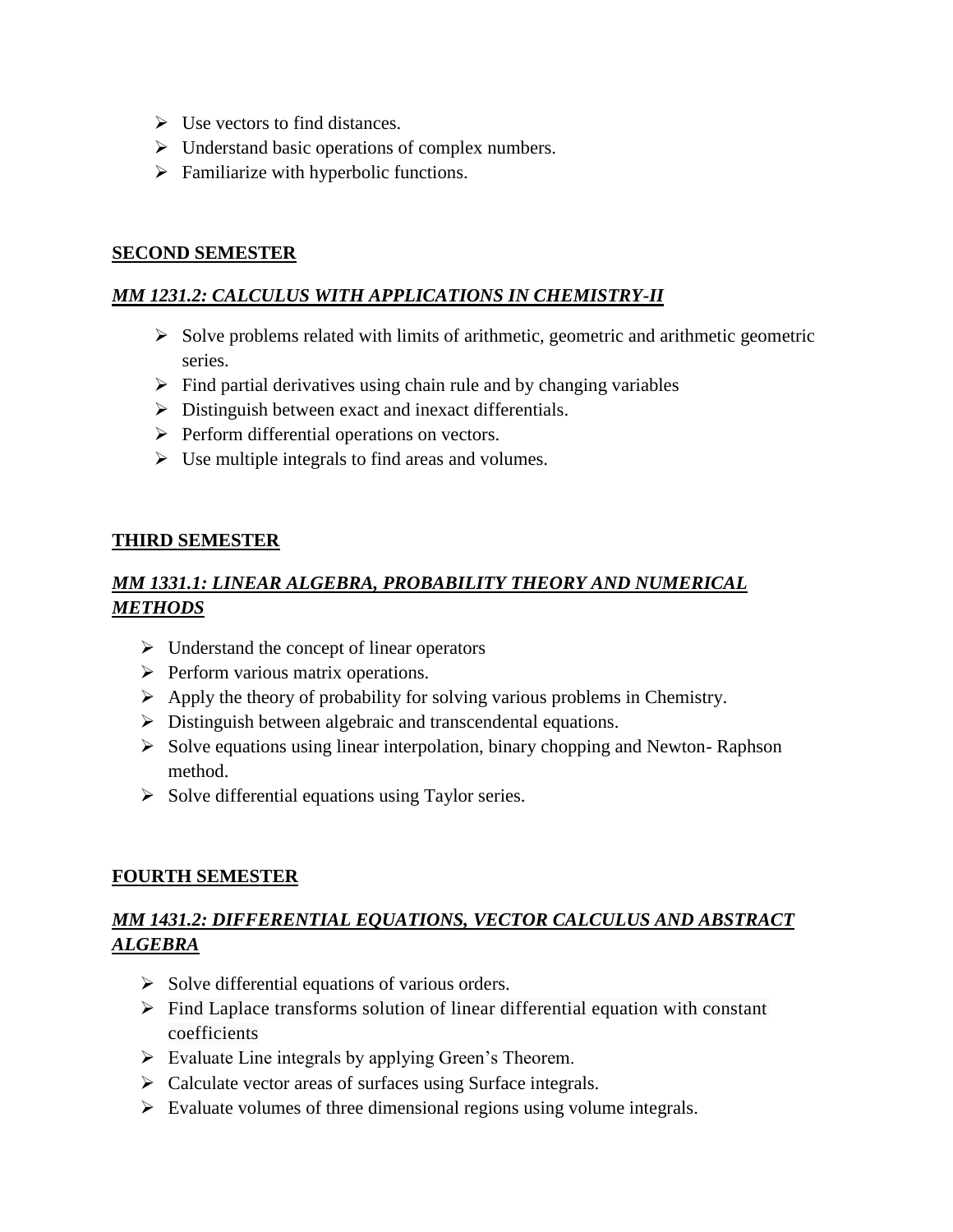- Represent a function as a Fourier Series.
- $\triangleright$  Understand basics of Abstract Algebra.
- $\triangleright$  Apply representation theory in Chemistry.

## **STATISTICS COMPLEMENTARY COURSE**

#### **FIRST SEMESTER**

#### *ST 1131.1: DESCRIPTIVE STATISTICS*

*After the successful completion of this course, the student will be able to:*

- $\triangleright$  Understand the characteristics of data and will get acquainted with describing data through illustrating examples and exercises.
- $\triangleright$  Collect, organize and summarize data.
- $\triangleright$  Create and interpret simple graphs.
- $\triangleright$  Compute appropriate summary statistics.

#### **SECOND SEMESTER**

#### *ST 1231.1: PROBABILITY AND RANDOM VARIABLES*

*After the successful completion of this course, the student will be able to:*

 $\triangleright$  Understand the ideas of probability and random variables in both univariate and bivariate cases.

#### **THIRD SEMESTER**

#### *ST 1331.1: STATISTICAL DISTRIBUTIONS*

*After the successful completion of this course, the student will be able to:*

 $\triangleright$  Understand the ideas of standard probability distributions, limit theorems and sampling distributions and its applications.

#### **FOURTH SEMESTER**

#### *ST 1431.1: STATISTICAL INFERENCE*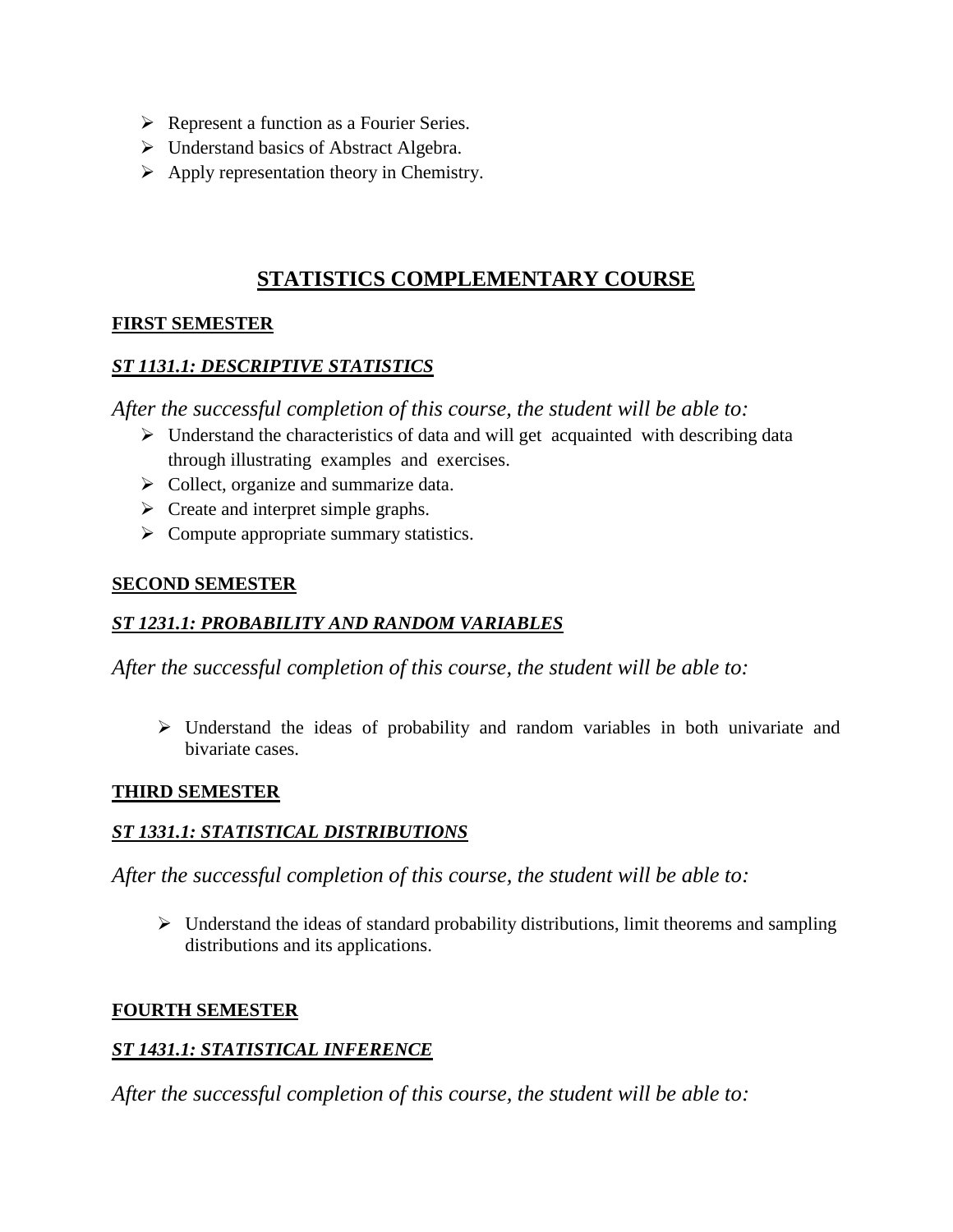$\triangleright$  Understand point estimation, interval estimation, testing of hypothesis and design of experiments.

### *ST 1432.1: PRACTICAL USING EXCEL*

- $\triangleright$  Use statistical tools available in Excel
- $\triangleright$  Have hands on training in data analysis.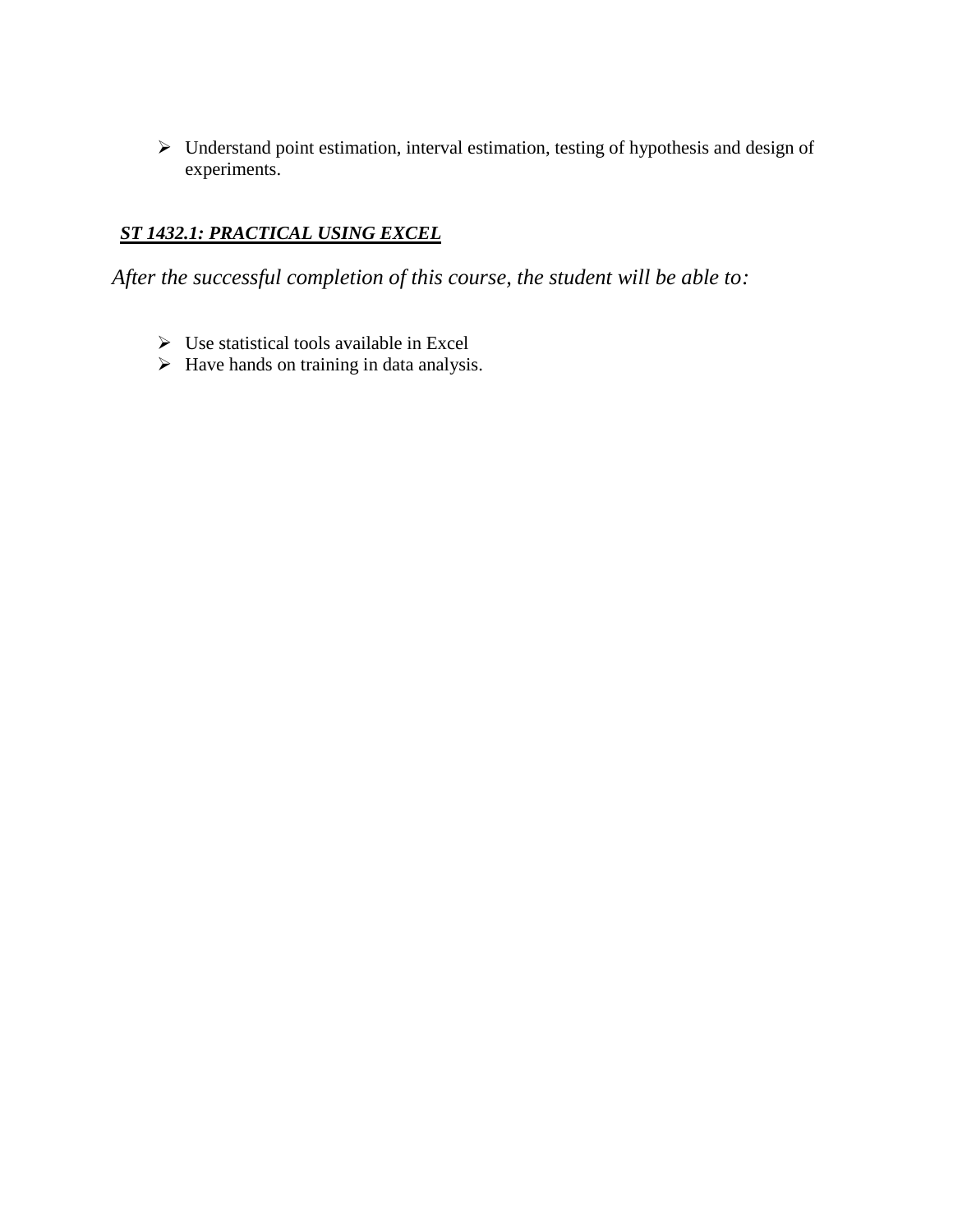# **M. Sc. Mathematics**

#### **PROGRAM SPECIFIC OUTCOMES**

- Write professional quality mathematics.
- $\triangle$  Produce and judge the validity of rigorous mathematical arguments.
- Motivate for research in mathematical sciences.
- Develop a strong foundation that leads to success in subsequent careers and educational programs.
- Develop superior educational quality for students by promoting all aspects of teaching, learning, and researching mathematics.
- Deliver important skills for a successful transition to a research career or the industrial workplace.
- $\triangle$  Develop familiarity with the depth of modern mathematics, by successful completion of a range of advanced courses.
- Engage in complex mathematical problems, clarify issues and find suitable solution methods.
- Formulate a theoretical or practical problem in a mathematical language, and work towards a solution of the problem within a formally correct framework.
- $\triangle$  Develop the curiosity and give him or her understanding and respect for scientific values such as openness, precision, punctuality and the importance of distinguishing between knowledge and opinions.
- Obtain a deeper insight into modern mathematical theory and into how its general and powerful methods and techniques can be used within mathematics and its areas of application.
- Apply rigorous, analytic, highly numerate approach to analyze, execute tasks and solve problems in daily life and at work.
- Engage in an independent mathematical project.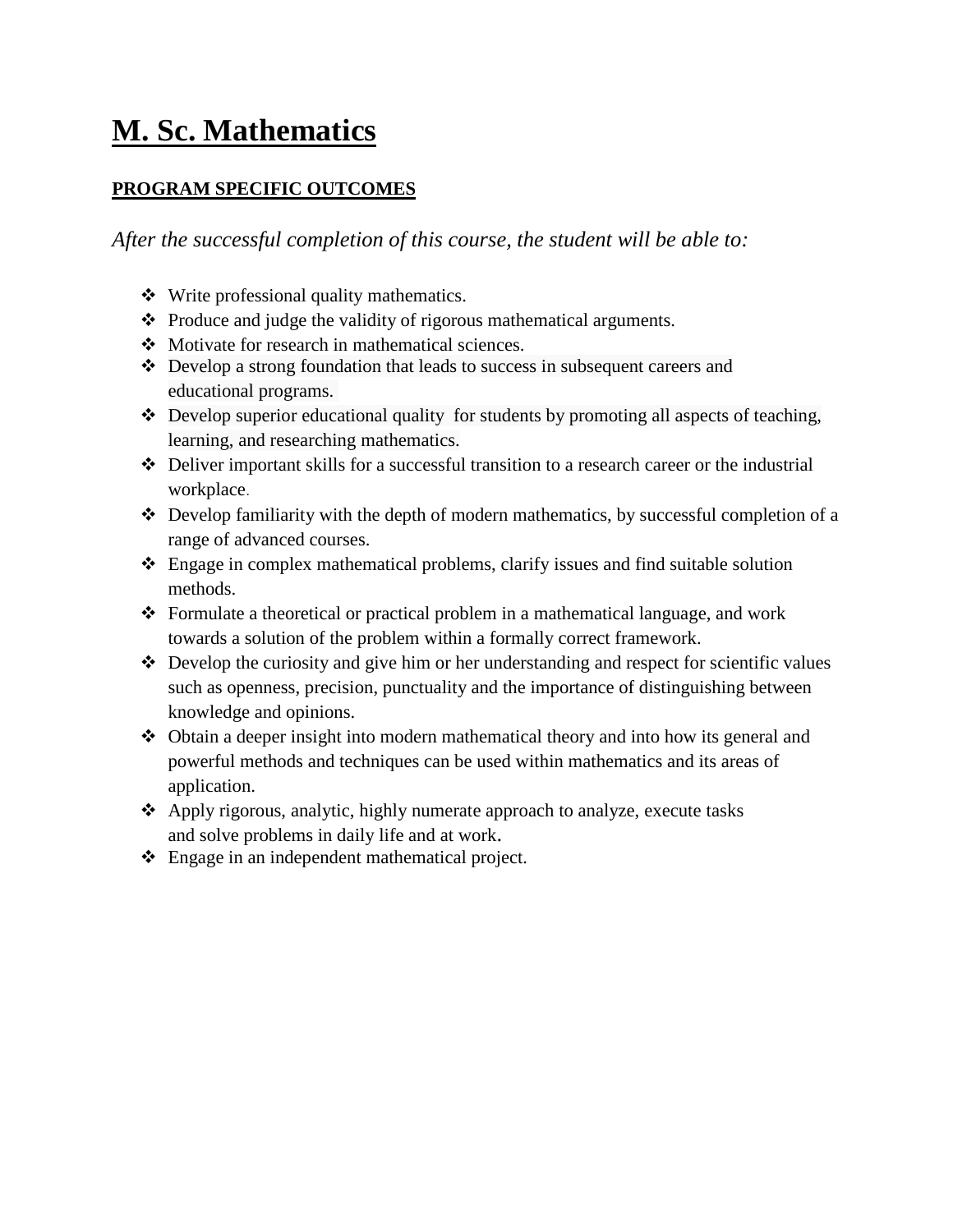#### **COURSE OUTCOMES**

#### **FIRST SEMESTER**

#### *MM 211 LINEAR ALGEBRA*

*After the successful completion of this course, the student will be able to:*

- $\triangleright$  Recall the basic concepts of matrix theory
- $\triangleright$  Define vector space, subspaces, basis, dimension etc. and illustrate them with examples.
- $\triangleright$  Verify whether a subset of a vector space is a subspace or not.
- $\triangleright$  Understand dimension theorems and apply them to calculate the dimension of a vector space.
- $\triangleright$  Define linear map, nullspace of a linear map, nullity, rank, invertibility etc of a linear map.
- Define Eigen values, Eigen vectors, linear operator, invariant subspaces, upper triangular matrices, diagonal matrices etc.
- $\triangleright$  Find out the Eigen values & Eigen vectors of an operator by applying theorems.
- $\triangleright$  Describe a linear operator on a complex vector space in terms of its generalized eigenvectors.
- Define characteristic polynomial, minimal polynomial, Jordan form of an operator, trace of an operator etc.

## *MM 212 REAL ANALYSIS I*

- $\triangleright$  Recall the basic concepts of real analysis.
- $\triangleright$  Define functions of bounded variation, total variation, rectifiable curves, equivalence of paths etc.
- $\triangleright$  Describe the properties of functions of bounded variation, total variation etc
- $\triangleright$  Understand the definition, properties and applications and conditions for existence of Reimann-Steiltjles integrals.
- $\triangleright$  Illustrate the convergence, uniform convergence and pointwise convergence of sequences of functions.
- $\triangleright$  Analyze the sufficient conditions for the uniform convergence of series.
- $\triangleright$  Characterize continuity, boundedness, convexity etc.
- Define subsequences, Cauchy sequences etc.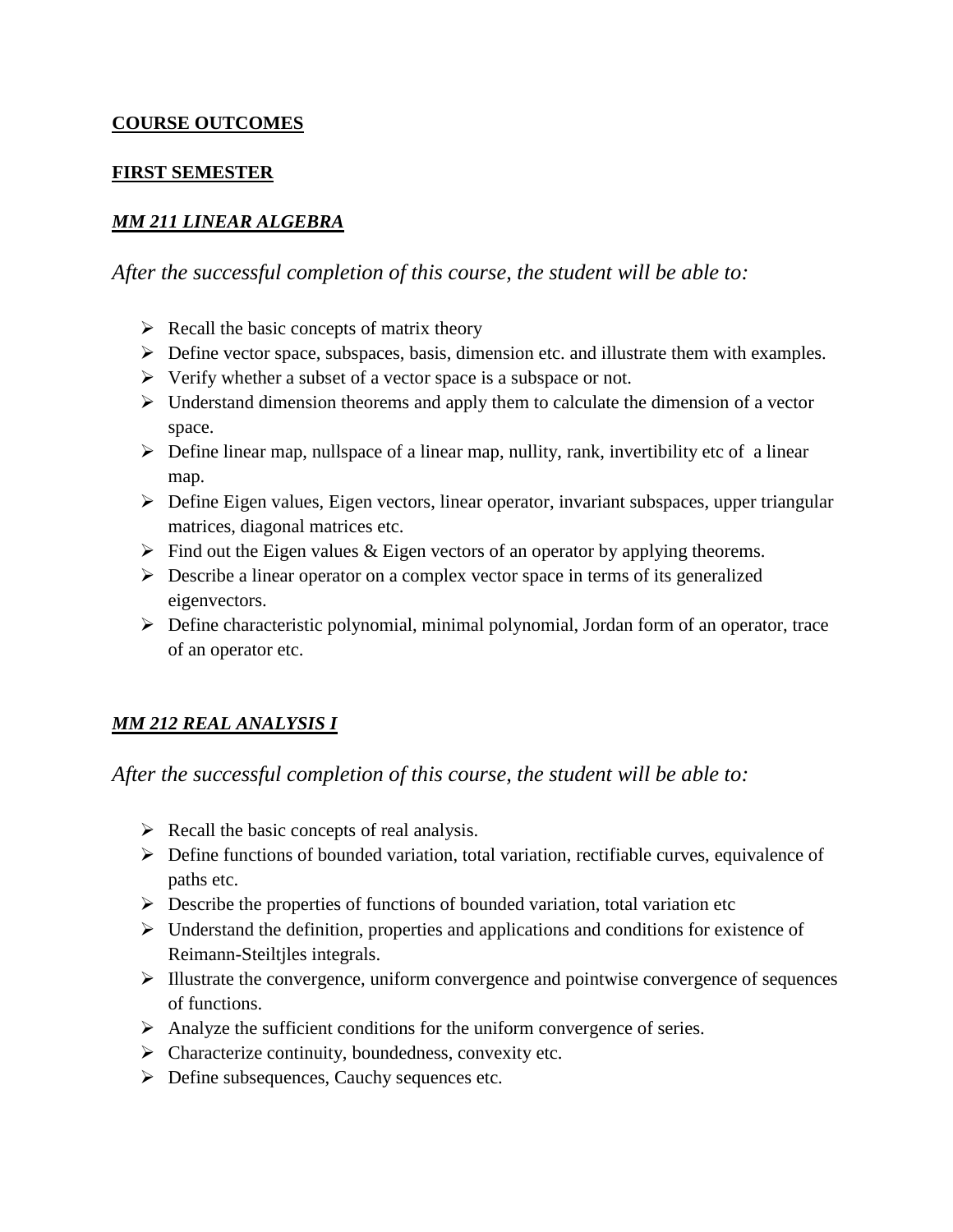#### *MM213 DIFFERENTIAL EQUATIONS*

*After the successful completion of this course, the student will be able to:*

- $\triangleright$  Recall the basic concepts of integral & differential calculus.
- $\triangleright$  Solve second order linear equations using the method of undetermined coefficients, variation of parameters, successive approximation etc.
- $\triangleright$  Evaluate series solutions of first order equations.
- $\triangleright$  Recognize the major classification of PDEs and the qualitative differences between the Classes of equations.
- $\triangleright$  Use partial differential equations to solve one dimensional wave equations, laplace equations, boundary value problems etc.
- $\triangleright$  Solve Pfaffian differential equations, Charpit's equations etc.

#### *MM214 TOPOLOGY I*

*After the successful completion of this course, the student will be able to:*

- Define and illustrate metric spaces, open set, closed sets etc.
- $\triangleright$  Explain the equivalence of metric spaces, complete metric spaces etc.
- Define and illustrate topological spaces, interior, boundary, base, subbase etc.
- $\triangleright$  Describe connected and disconnected spaces, compact spaces and related theorems.

#### **SECOND SEMESTER**

#### *MM221 ABSTRACT ALGEBRA*

- $\triangleright$  Recall basic concepts of Abstract Algebra
- Define and illustrate groups, cyclic groupos, cosets, rings, fields, UFD's, PID's, extensions, splitting fields etc.
- $\triangleright$  Develop knowledge of conjugates, the Class Equation and Sylow theorems and apply these in relevant situations.
- $\triangleright$  Apply mod p test, Eisenstein criterion etc to verify the irreducibility of polynomials.
- $\triangleright$  Understand Galois group and Galois theory.
- $\triangleright$  Analyze the solvability of polynomials by radicals.
- $\triangleright$  Prove and apply isomorphism theorems, Fermat's last theorem, Sylow theorems etc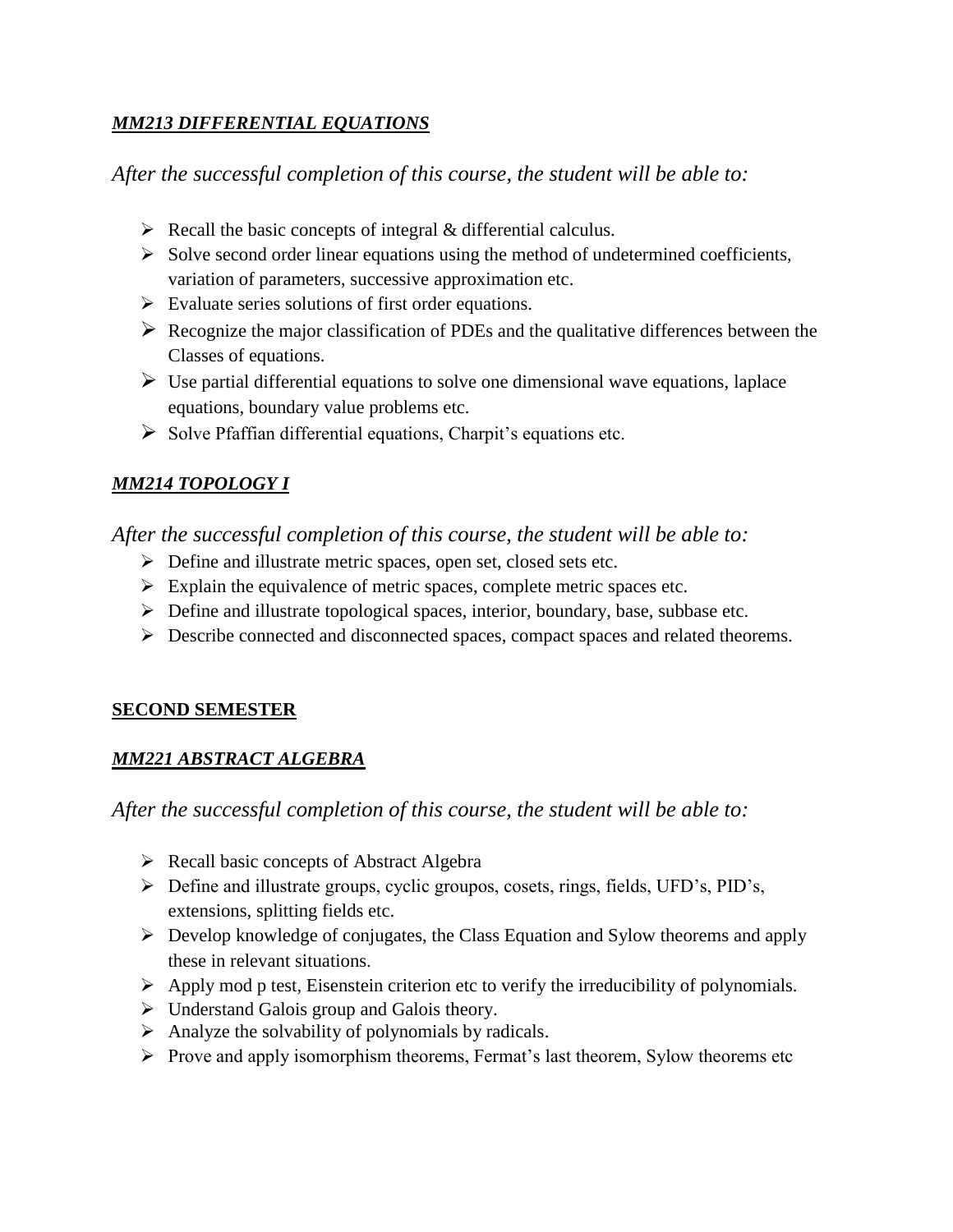#### *MM222 REAL ANALYSIS II*

*After the successful completion of this course, the student will be able to:*

- $\triangleright$  Understand the fundamental concepts of Mathematical Analysis.
- $\triangleright$  Familiarize with measurable sets and functions.
- $\triangleright$  Integrate a measurable function.
- $\triangleright$  Prove and apply Jensen's inequality, Holder's inequality and Minkowski's inequality
- $\triangleright$  Understand the applications of Radon-Nikodym theorem.
- $\triangleright$  Define signed measures and prove Hahn decomposition & Jordan decomposition theorems.

## *MM 223 TOPOLOGY II*

*After the successful completion of this course, the student will be able to:*

- $\triangleright$  Define and illustrate the concept of topological spaces and continuous functions.
- $\triangleright$  Define and illustrate the concept of product topology and quotient topology
- $\triangleright$  Prove a selection of theorems concerning topological spaces, continuous functions product topologies, and quotient topologies.
- $\triangleright$  Understand the concept of separation axioms and explain the properties of T0, T1& T2 spaces.
- $\triangleright$  Explain convergence and Tychonoff theorem.

## *MM224 SCIENTIFIC PROGRAMMING WITH PYTHON*

- $\triangleright$  Visualize data with graphs using computer program.
- Describe Algebra Symbolic math with SymPy and solve Calculus problems.
- $\triangleright$  Design and program Python applications.
- $\triangleright$  Write functions and pass arguments in Python.
- $\triangleright$  Write programs to find out roots of equations.
- $\triangleright$  Use Lagrange's method, Newton's method etc with a computer program.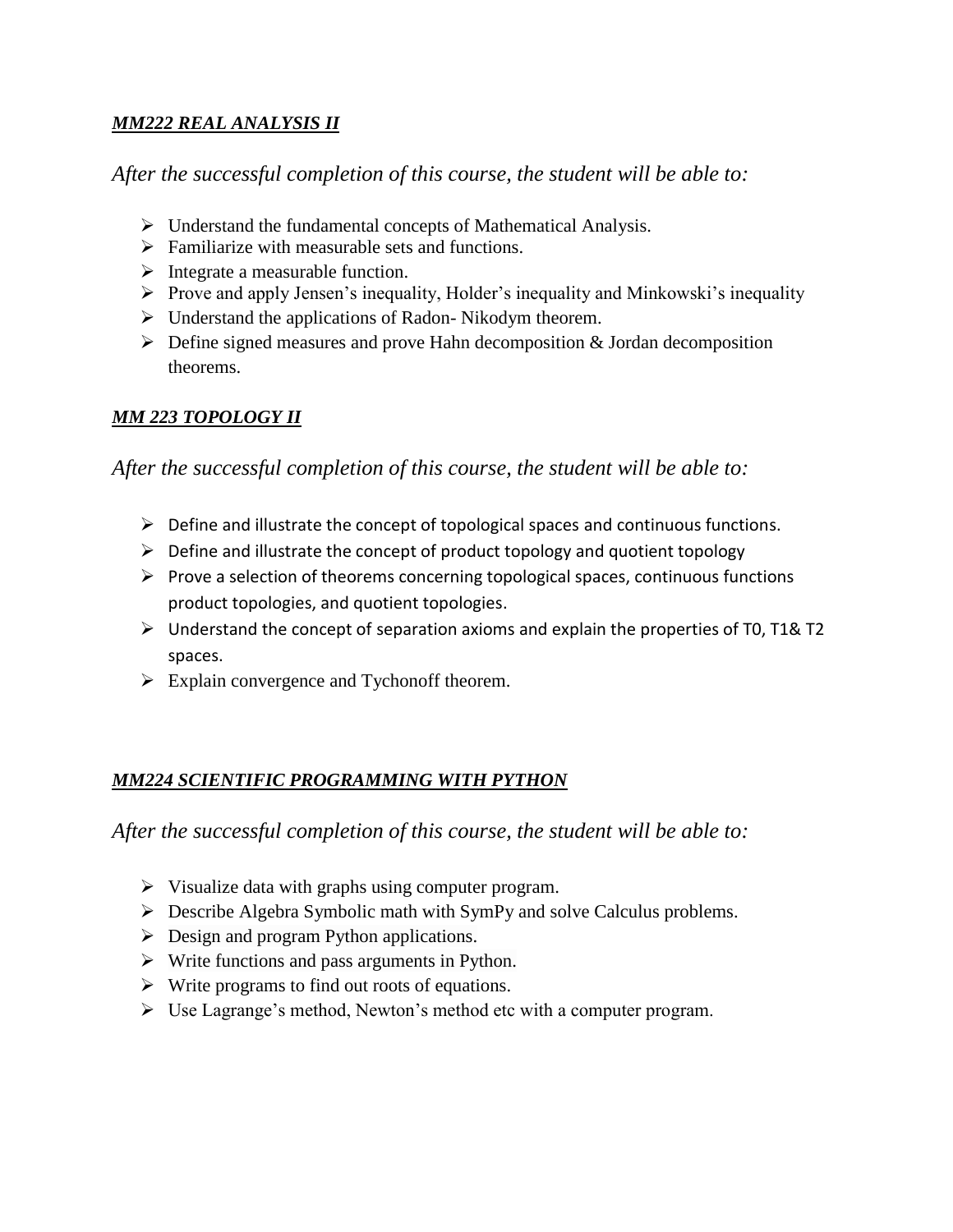#### **THIRD SEMESTER**

#### *MM 231 COMPLEX ANALYSIS I*

*After the successful completion of this course, the student will be able to:*

- $\triangleright$  Understand elementary properties and examples of analytic functions.
- Define Reimann Steiltjes integral and describe its properties.
- Represent analytic functions as power series and find the zeroes of an analytic function.
- Prove Cauchy's theorem and integral formula and derive homotopic version of Cauchy's theorem.
- $\triangleright$  Prove open mapping theorem and Goursat's theorem.
- $\triangleright$  Define and classify the singularities of a function.
- $\triangleright$  Represent the extended plane spherically.

### *M232 FUNCTIONAL ANALYSIS I*

*After the successful completion of this course, the student will be able to:*

- $\triangleright$  Recall the basic concepts regarding sets, linear spaces, linear maps etc
- $\triangleright$  Understand and apply the concepts of normed spaces.
- $\triangleright$  Describe the continuity of linear maps.
- $\triangleright$  Analyze the proofs of Hahn Banach theorems and apply it.
- Define and illustrate Banach spaces.
- $\triangleright$  Explain the fundamental concepts of functional analysis and their role in modern mathematics and applied contexts.
- $\triangleright$  Understand open mapping, closed graph & bounded inverse theorems.

#### *MM233 ELECTIVE I – OPERATIONS RESEARCH*

- $\triangleright$  Formulate linear programming models and the graphical solutions of linear programs in two variables.
- $\triangleright$  Express linear programs in standard forms.
- $\triangleright$  Find solution of a linear programming problem using simplex method.
- $\triangleright$  Solve transportations problems using Vogel's approximation method.
- $\triangleright$  Understand project management and assignment problems.
- $\triangleright$  Explain Kuhn Tucker theory and non linear programming.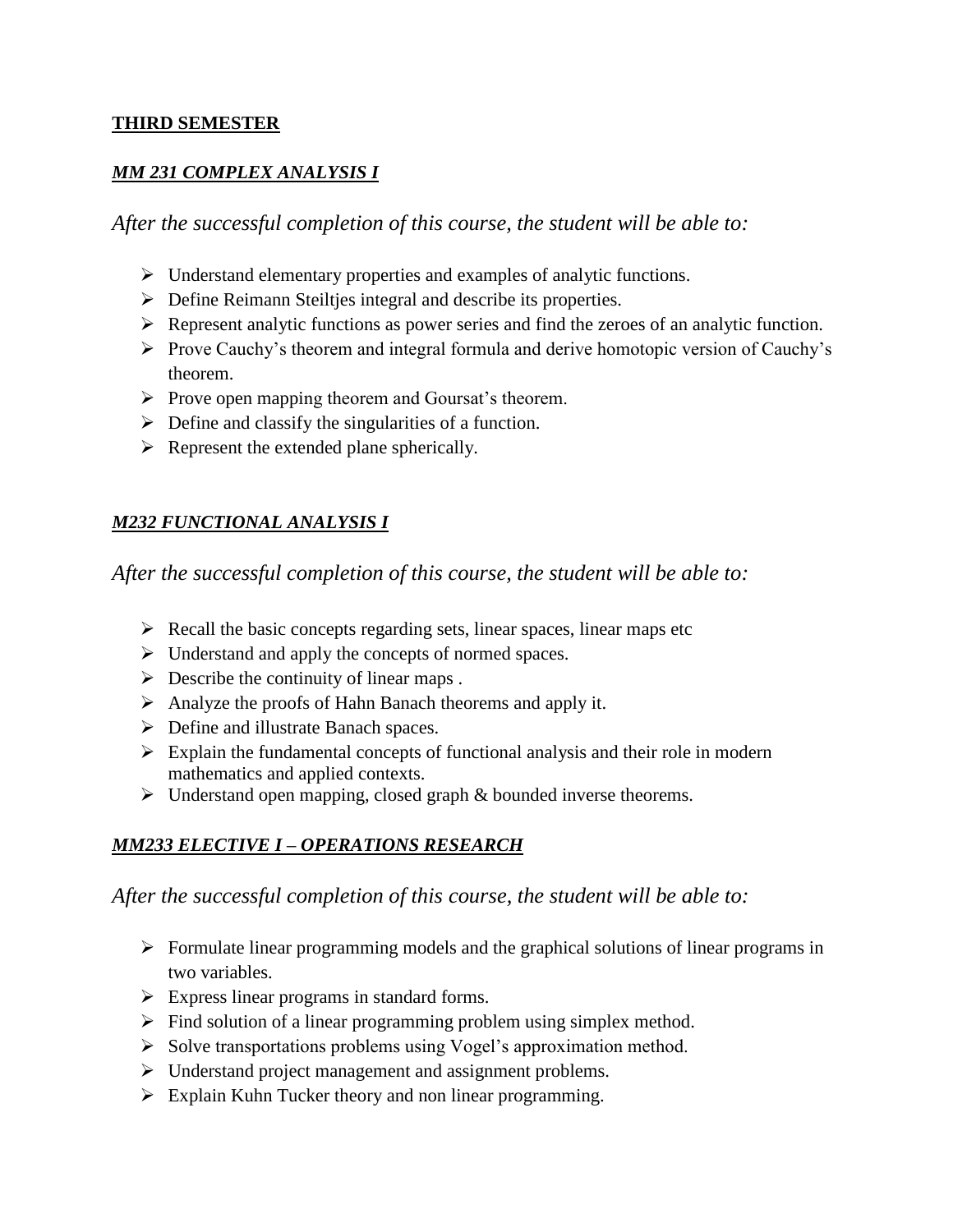### *MM 234 ELECTIVE II – GRAPH THEORY*

*After the successful completion of this course, the student will be able to:*

- $\triangleright$  Understand the basic concepts of graphs, directed graphs etc
- $\triangleright$  Determine whether a graph is planar or non planar
- $\triangleright$  Define walks, paths, circuits, connected graphs, bipartite graphs etc.
- $\triangleright$  Understand the concept of Eulerian and Hamiltonian graphs and apply it to describe the Konigsberg problem, utility problem, seating problem etc.
- $\triangleright$  Understand the concept of graph coloring
- Define and explain strong digraphs, Ramsey number and Turan's theorem.

#### **FOURTH SEMESTER**

#### *MM241 COMPLEX ANALYSIS II*

*After the successful completion of this course, the student will be able to:*

- $\triangleright$  Recall the basic concepts in complex analysis
- $\triangleright$  Understand the concepts of compactness and convergence in space of analytic functions.
- $\triangleright$  Prove Reimann Mapping theorem & Wierstrass factorization theorem.
- Define Gamma function, Reimann zeta function etc.
- Analyze and apply Runge,s theorem, Mittag- Leffler theorem, Monodromy theorem Hadamard factorization theorem.
- $\triangleright$  Describe basic properties of harmonic functions.
- $\triangleright$  Understand genus & order of an entire function

## *MM242 FUNCTIONAL ANALYSIS II*

- $\triangleright$  Explain the fundamental concepts of functional analysis.
- **Define self-adjoint and unitary linear operators.**
- $\triangleright$  Demonstrate capacity for mathematical reasoning through analyzing, proving and explaining concepts from functional analysis.
- Analyze and apply projection and Riesz representation theorems.
- Distinguish between spectrum and resolvent set of a linear operator.
- $\triangleright$  Define compact linear operators and apply definition to prove theorems.